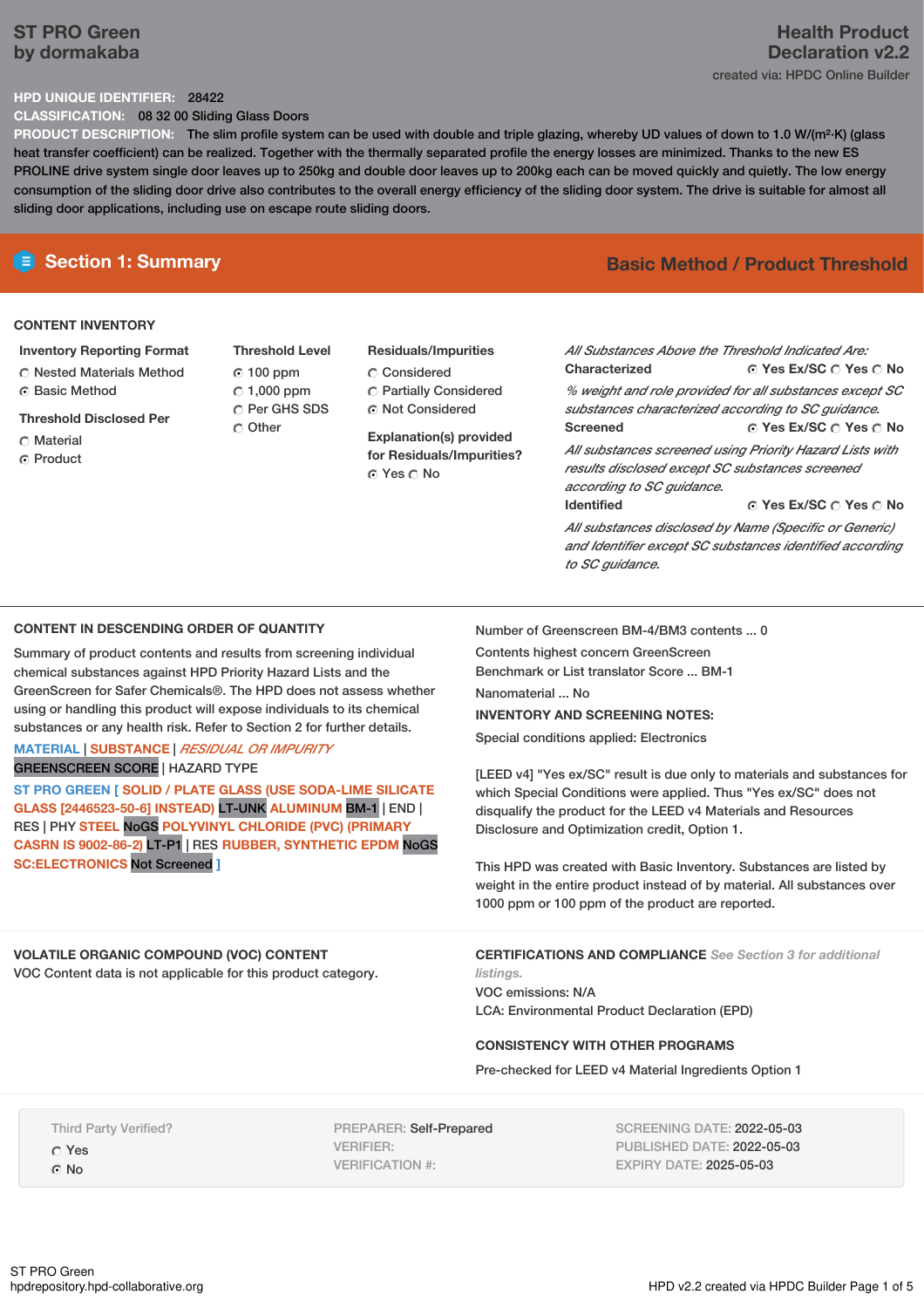This section lists contents in a product based on specific threshold(s) and reports detailed health information including hazards. This HPD uses the *inventory method indicated above, which is one of three possible methods:*

- *Basic Inventory method with Product-level threshold.*
- *Nested Material Inventory method with Product-level threshold*
- *Nested Material Inventory method with individual Material-level thresholds*

Definitions and requirements for the three inventory methods and requirements for each data field can be found in the HPD Open Standard version 2.2, *available on the HPDC website at: [www.hpd-collaborative.org/hpd-2-2-standard](https://www.hpd-collaborative.org/hpd-2-2-standard)*

| <b>ST PRO GREEN</b>           |                                                                                                                                                                                                                                                     |                |                                      |                                                                                                                                                            |                |
|-------------------------------|-----------------------------------------------------------------------------------------------------------------------------------------------------------------------------------------------------------------------------------------------------|----------------|--------------------------------------|------------------------------------------------------------------------------------------------------------------------------------------------------------|----------------|
| PRODUCT THRESHOLD: 100 ppm    | RESIDUALS AND IMPURITIES CONSIDERED: No                                                                                                                                                                                                             |                |                                      |                                                                                                                                                            |                |
|                               | RESIDUALS AND IMPURITIES NOTES: No residuals or impurities are expected in these materials at or above the inventory threshold. dormakaba<br>products consist of finished components, and no chemical reactions are needed to develop our products. |                |                                      |                                                                                                                                                            |                |
| <b>OTHER PRODUCT NOTES: -</b> |                                                                                                                                                                                                                                                     |                |                                      |                                                                                                                                                            |                |
| 6] INSTEAD)                   | SOLID / PLATE GLASS (USE SODA-LIME SILICATE GLASS [2446523-50-                                                                                                                                                                                      |                |                                      |                                                                                                                                                            | ID: 65997-17-3 |
|                               | HAZARD SCREENING METHOD: Pharos Chemical and Materials Library HAZARD SCREENING DATE: 2022-05-03 9:14:55                                                                                                                                            |                |                                      |                                                                                                                                                            |                |
| %: $72,0000 - 72,0000$        | <b>GS: LT-UNK</b>                                                                                                                                                                                                                                   | <b>RC: UNK</b> | NANO: No                             | <b>SUBSTANCE ROLE: Glass component</b>                                                                                                                     |                |
| <b>HAZARD TYPE</b>            | <b>AGENCY AND LIST TITLES</b>                                                                                                                                                                                                                       |                | <b>WARNINGS</b>                      |                                                                                                                                                            |                |
| None found                    |                                                                                                                                                                                                                                                     |                |                                      | No warnings found on HPD Priority Hazard Lists                                                                                                             |                |
| <b>SUBSTANCE NOTES: -</b>     |                                                                                                                                                                                                                                                     |                |                                      |                                                                                                                                                            |                |
|                               |                                                                                                                                                                                                                                                     |                |                                      |                                                                                                                                                            |                |
|                               |                                                                                                                                                                                                                                                     |                |                                      |                                                                                                                                                            |                |
| <b>ALUMINUM</b>               |                                                                                                                                                                                                                                                     |                |                                      |                                                                                                                                                            | ID: 7429-90-5  |
|                               | HAZARD SCREENING METHOD: Pharos Chemical and Materials Library                                                                                                                                                                                      |                |                                      | HAZARD SCREENING DATE: 2022-05-03 9:12:36                                                                                                                  |                |
| %: 16,0000 - 16,0000          | <b>GS: BM-1</b>                                                                                                                                                                                                                                     | RC: Both       | NANO: No                             | <b>SUBSTANCE ROLE: Hardware</b>                                                                                                                            |                |
| <b>HAZARD TYPE</b>            | <b>AGENCY AND LIST TITLES</b>                                                                                                                                                                                                                       |                | <b>WARNINGS</b>                      |                                                                                                                                                            |                |
| <b>END</b>                    | <b>TEDX - Potential Endocrine Disruptors</b>                                                                                                                                                                                                        |                | <b>Potential Endocrine Disruptor</b> |                                                                                                                                                            |                |
| <b>RES</b>                    | <b>AOEC - Asthmagens</b>                                                                                                                                                                                                                            |                |                                      | Asthmagen (Rs) - sensitizer-induced                                                                                                                        |                |
| <b>PHY</b>                    | EU - GHS (H-Statements) Annex 6 Table 3-1                                                                                                                                                                                                           | 2]             |                                      | H228 - Flammable solid [Flammable solids - Category 1 or                                                                                                   |                |
| <b>PHY</b>                    | EU - GHS (H-Statements) Annex 6 Table 3-1                                                                                                                                                                                                           |                |                                      | H261 - In contact with water releases flammable gases<br>[Substances and mixtures which, in contact with water,<br>emit flammable gases - Category 2 or 3] |                |

| <b>STEEL</b>       |                                                                                                          |            |                 |                          | ID: 12597-69-2 |
|--------------------|----------------------------------------------------------------------------------------------------------|------------|-----------------|--------------------------|----------------|
|                    | HAZARD SCREENING METHOD: Pharos Chemical and Materials Library HAZARD SCREENING DATE: 2022-05-03 9:12:11 |            |                 |                          |                |
| %: 6.0000 - 6.0000 | <b>GS: NoGS</b>                                                                                          | $RC:$ Both | NANO: <b>No</b> | SUBSTANCE ROLE: Hardware |                |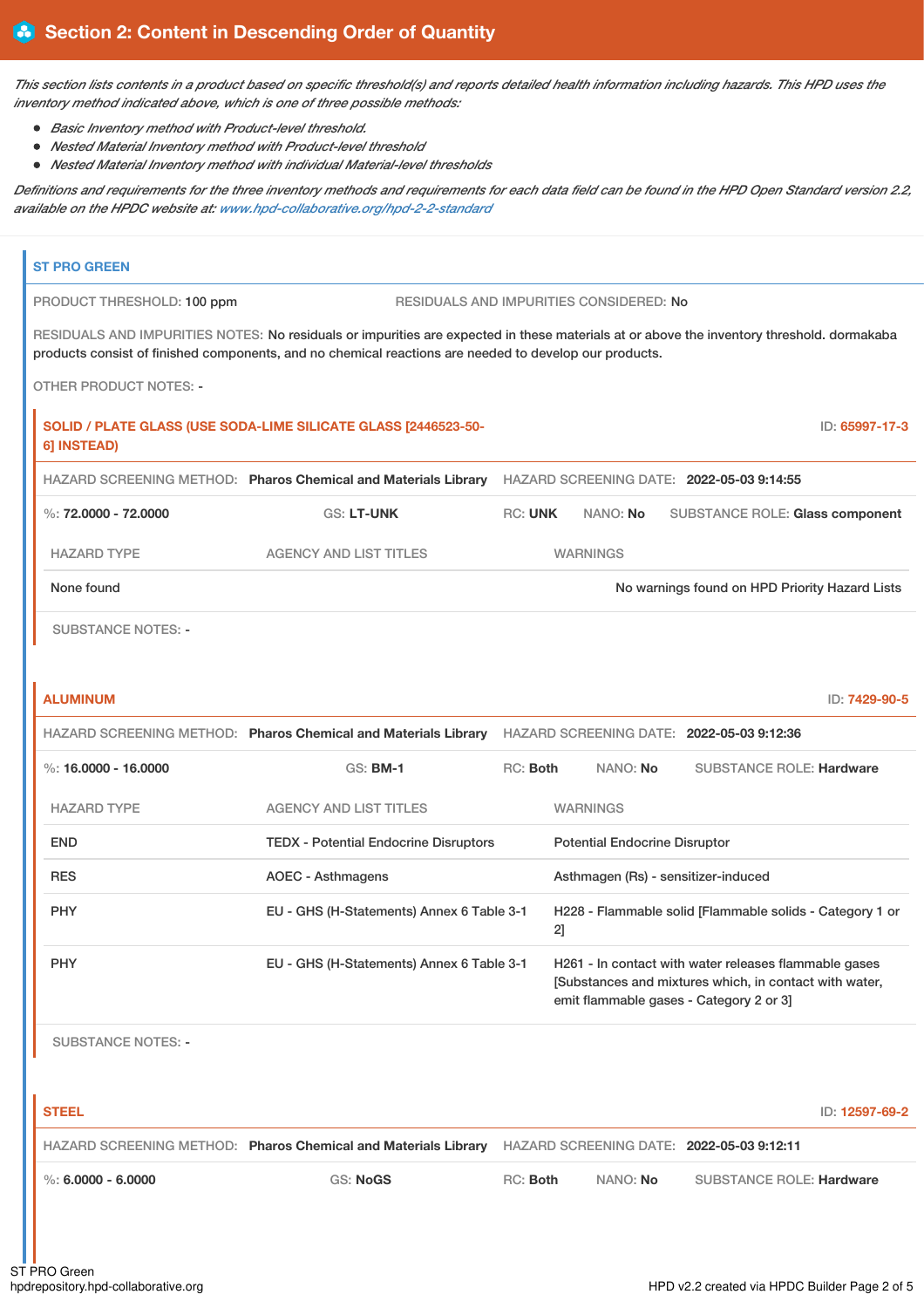| <b>HAZARD TYPE</b>                                                                                                                                         | <b>AGENCY AND LIST TITLES</b>                                                                            |                                                | <b>WARNINGS</b>                            |                                                       |  |
|------------------------------------------------------------------------------------------------------------------------------------------------------------|----------------------------------------------------------------------------------------------------------|------------------------------------------------|--------------------------------------------|-------------------------------------------------------|--|
| None found                                                                                                                                                 |                                                                                                          | No warnings found on HPD Priority Hazard Lists |                                            |                                                       |  |
| <b>SUBSTANCE NOTES: -</b>                                                                                                                                  |                                                                                                          |                                                |                                            |                                                       |  |
| POLYVINYL CHLORIDE (PVC) (PRIMARY CASRN IS 9002-86-2)                                                                                                      |                                                                                                          |                                                |                                            | ID: 93050-82-9                                        |  |
|                                                                                                                                                            | HAZARD SCREENING METHOD: Pharos Chemical and Materials Library                                           |                                                |                                            | HAZARD SCREENING DATE: 2022-05-03 10:21:21            |  |
| $\%$ : 3.5000 - 3.5000                                                                                                                                     | GS: LT-P1                                                                                                | <b>RC: UNK</b>                                 | NANO: No                                   | <b>SUBSTANCE ROLE: Hardware</b>                       |  |
| <b>HAZARD TYPE</b>                                                                                                                                         | <b>AGENCY AND LIST TITLES</b>                                                                            | <b>WARNINGS</b>                                |                                            |                                                       |  |
| <b>RES</b>                                                                                                                                                 | <b>AOEC - Asthmagens</b>                                                                                 | Asthmagen (Rs) - sensitizer-induced            |                                            |                                                       |  |
| <b>SUBSTANCE NOTES: -</b>                                                                                                                                  |                                                                                                          |                                                |                                            |                                                       |  |
|                                                                                                                                                            |                                                                                                          |                                                |                                            |                                                       |  |
| <b>RUBBER, SYNTHETIC EPDM</b>                                                                                                                              |                                                                                                          |                                                |                                            | ID: 308064-28-0                                       |  |
|                                                                                                                                                            | HAZARD SCREENING METHOD: Pharos Chemical and Materials Library HAZARD SCREENING DATE: 2022-05-03 9:28:10 |                                                |                                            |                                                       |  |
| %: $1.5000 - 1.5000$                                                                                                                                       | <b>GS: NoGS</b>                                                                                          | <b>RC: UNK</b>                                 | NANO: No                                   | <b>SUBSTANCE ROLE: Hardware</b>                       |  |
| <b>HAZARD TYPE</b>                                                                                                                                         | <b>AGENCY AND LIST TITLES</b>                                                                            |                                                | <b>WARNINGS</b>                            |                                                       |  |
| None found                                                                                                                                                 |                                                                                                          |                                                |                                            | No warnings found on HPD Priority Hazard Lists        |  |
| <b>SUBSTANCE NOTES: -</b>                                                                                                                                  |                                                                                                          |                                                |                                            |                                                       |  |
|                                                                                                                                                            |                                                                                                          |                                                |                                            |                                                       |  |
| <b>SC:ELECTRONICS</b>                                                                                                                                      |                                                                                                          |                                                |                                            | <b>ID: SC:Electronics</b>                             |  |
|                                                                                                                                                            | HAZARD SCREENING METHOD: Pharos Chemical and Materials Library                                           |                                                | <b>HAZARD SCREENING DATE: Not Screened</b> |                                                       |  |
| $\%$ : 1.0000 - 1.0000                                                                                                                                     | <b>GS: Not Screened</b>                                                                                  |                                                |                                            | RC: UNK NANO: No SUBSTANCE ROLE: Electronic component |  |
| <b>HAZARD TYPE</b>                                                                                                                                         | <b>AGENCY AND LIST TITLES</b>                                                                            |                                                | <b>WARNINGS</b>                            |                                                       |  |
|                                                                                                                                                            | Hazard Screening not performed                                                                           |                                                |                                            |                                                       |  |
| <b>SUBSTANCE NOTES:</b><br>Version: SCElec/2018-02-23<br><b>Brief Description: No Entry</b><br><b>Compliance: No Entry</b><br>Takeback Program: No Entry - |                                                                                                          |                                                |                                            |                                                       |  |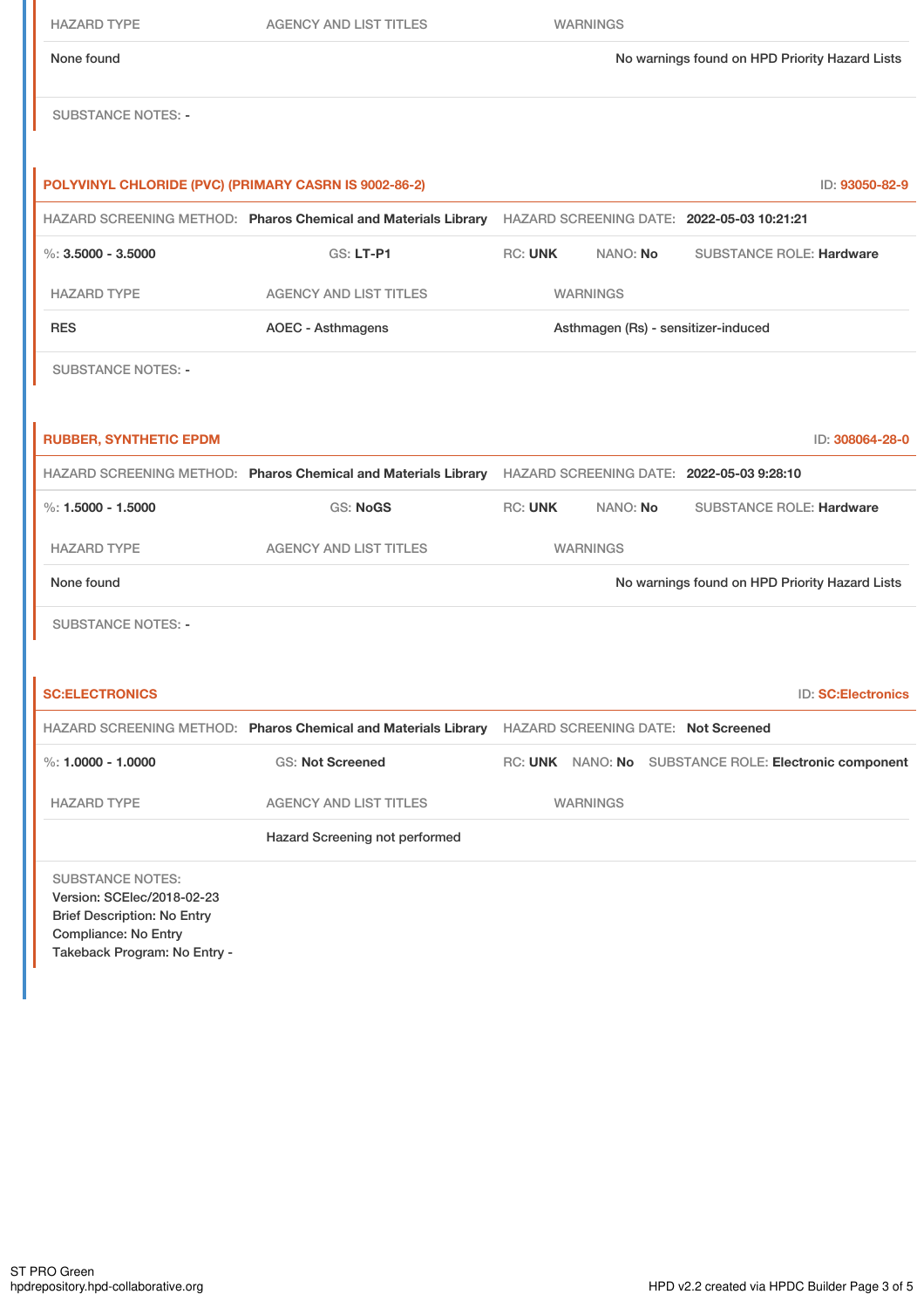This section lists applicable certification and standards compliance information for VOC emissions and VOC content. Other types of health or *environmental performance testing or certifications completed for the product may be provided.*

| <b>VOC EMISSIONS</b>                                                                                 | N/A                                            |                           |                                         |  |  |  |
|------------------------------------------------------------------------------------------------------|------------------------------------------------|---------------------------|-----------------------------------------|--|--|--|
| <b>CERTIFYING PARTY: Self-declared</b><br><b>APPLICABLE FACILITIES: -</b><br><b>CERTIFICATE URL:</b> | ISSUE DATE: 2022-05- EXPIRY DATE:<br>03        |                           | <b>CERTIFIER OR LAB: N/A</b>            |  |  |  |
| CERTIFICATION AND COMPLIANCE NOTES: This HPD is for a product that is NOT liquid/wet applied.        |                                                |                           |                                         |  |  |  |
| <b>LCA</b>                                                                                           | <b>Environmental Product Declaration (EPD)</b> |                           |                                         |  |  |  |
| CERTIFYING PARTY: Third Party                                                                        | <b>ISSUE DATE: 2021-</b>                       | <b>EXPIRY DATE: 2026-</b> | <b>CERTIFIER OR LAB: Institut Bauen</b> |  |  |  |

06-27

und Umwelt e.V. (IBU)

APPLICABLE FACILITIES: Germany CERTIFICATE URL:

https://www.dormakabagroup.com/en/sustainability/planet

CERTIFICATION AND COMPLIANCE NOTES: Declaration number: EPD-DOR-20210082-IBI1-EN

# **Section 4: Accessories**

This section lists related products or materials that the manufacturer requires or recommends for installation (such as adhesives or fasteners), maintenance, cleaning, or operations. For information relating to the contents of these related products, refer to their applicable Health Product *Declarations, if available.*

06-28

No accessories are required for this product.

# **Section 5: General Notes**

dormakaba has resulted from the merger of the two well-established brands Dorma and Kaba, both known for their expertise in the area of smart and secure access solutions. Together we stand for more than 150 years of security and reliability. Our master brand dormakaba stands for our offering of products, solutions and services for secure access to buildings and rooms from a single source. Our global brand power supports us to become the trusted industry leader. For more information, please go to: www.dormakaba.com. The information contained in this HPD is to be used only as a voluntary information on our products. dormakaba makes no representation or warranty as to the completeness or accuracy of the information contained herein. The products and specifications set forth in this HPD are subject to change without notice and dormakaba disclaims any and all liability for such changes. The information contained herein is provided without warranties of any kind, either express or implied, and dormakaba disclaims any and all liability for typographical, printing, or production errors or changes affecting the specifications contained herein. dormakaba DISCLAIMS ALL WARRANTIES, EXPRESS OR IMPLIED, INCLUDING, BUT NOT LIMITED TO, THE IMPLIED WARRANTIES OF MERCHANTABILITY AND FITNESS FOR A PARTICULAR PURPOSE. IN NO EVENT WILL dormakaba BE LIABLE FOR ANY INCIDENTAL, INDIRECT OR CONSEQUENTIAL DAMAGES ARISING FROM THE SALE OR USE OF ANY PRODUCT. All sales of products shall be subject to dormakaba's applicable General Terms and Conditions, a copy of which will be provided by your local dormakaba organisation upon request.